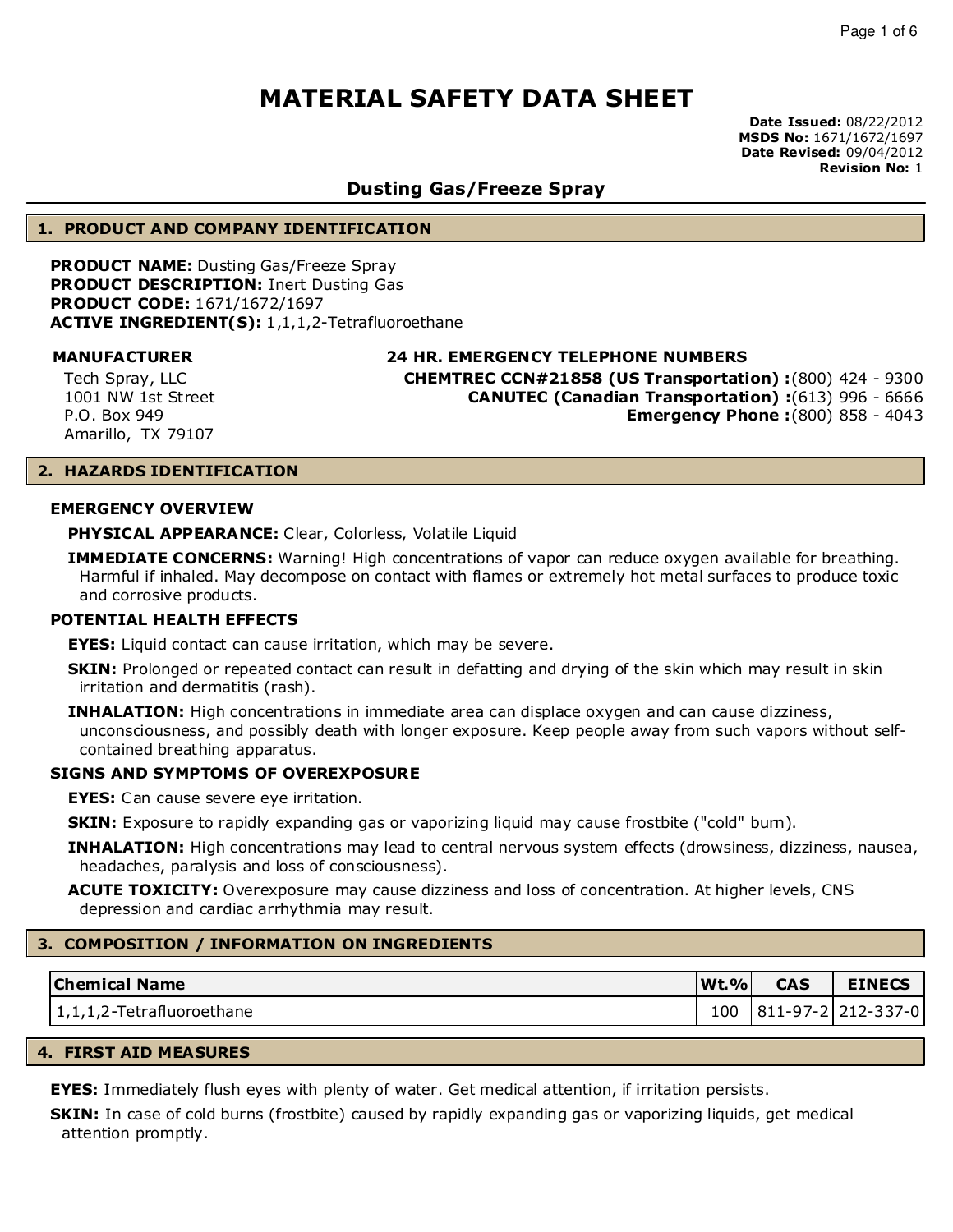**Date Issued:** 08/22/2012 **MSDS No:** 1671/1672/1697 **Date Revised:** 09/04/2012 **Revision No:** 1

# **Dusting Gas/Freeze Spray**

**INGESTION:** Ingestion is unlikely because of the physical properties and is not expected to be hazardous. Do not induce vomiting unless instructed to do so by a physician.

**INHALATION:** Remove to fresh air. If not breathing, give artificial respiration or give oxygen by trained personnel. Seek immediate medical attention.

**NOTES TO PHYSICIAN:** Because of the possible disturbances of cardiac rhythm, catecholamine drugs, such as epinephrine, should be used with special caution and only in situations of emergency life support. Treatment of overexposure should be directed at the control of symptoms and the clinical conditions.

#### **5. FIRE FIGHTING MEASURES**

**FLASHPOINT AND METHOD:** Not Applicable

**FLAMMABLE LIMITS:** None\*

**AUTOIGNITION TEMPERATURE:** > 750°C (1382°F)

**FLAMMABLE CLASS:** Not Applicable

**FLAME PROPAGATION OR BURNING RATE OF SOLIDS:** Not Applicable

**EXTINGUISHING MEDIA:** As appropriate for combustibles in area.

**EXPLOSION HAZARDS:** This product is not flammable at ambient temperatures and atmospheric pressure. However, this material may become combustible when mixed with air under pressure and exposed to strong ignition sources.

**FIRE FIGHTING PROCEDURES:** Use water spray to cool containers.

**FIRE FIGHTING EQUIPMENT:** As in any fire, wear self-contained breathing apparatus pressure-demand, (MSHA/NIOSH approved or equivalent) and full protective gear.

**COMMENTS:** \*Based on ASHRAE Standard 34 with match ignition.

#### **6. ACCIDENTAL RELEASE MEASURES**

**GENERAL PROCEDURES:** Isolate hazard area. Keep unnecessary and unprotected personnel from entering.

**RELEASE NOTES:** Spills and releases may have to be reported to Federal and/or local authorities.

#### **7. HANDLING AND STORAGE**

**HANDLING:** Follow standard safety precautions for handling and use of compressed gas cylinders.

**STORAGE:** Store in a cool place in original container and protect from sunlight.

**STORAGE TEMPERATURE:** Contents under pressure. Do not expose to heat or store above (120) F (49) C.

**8. EXPOSURE CONTROLS / PERSONAL PROTECTION**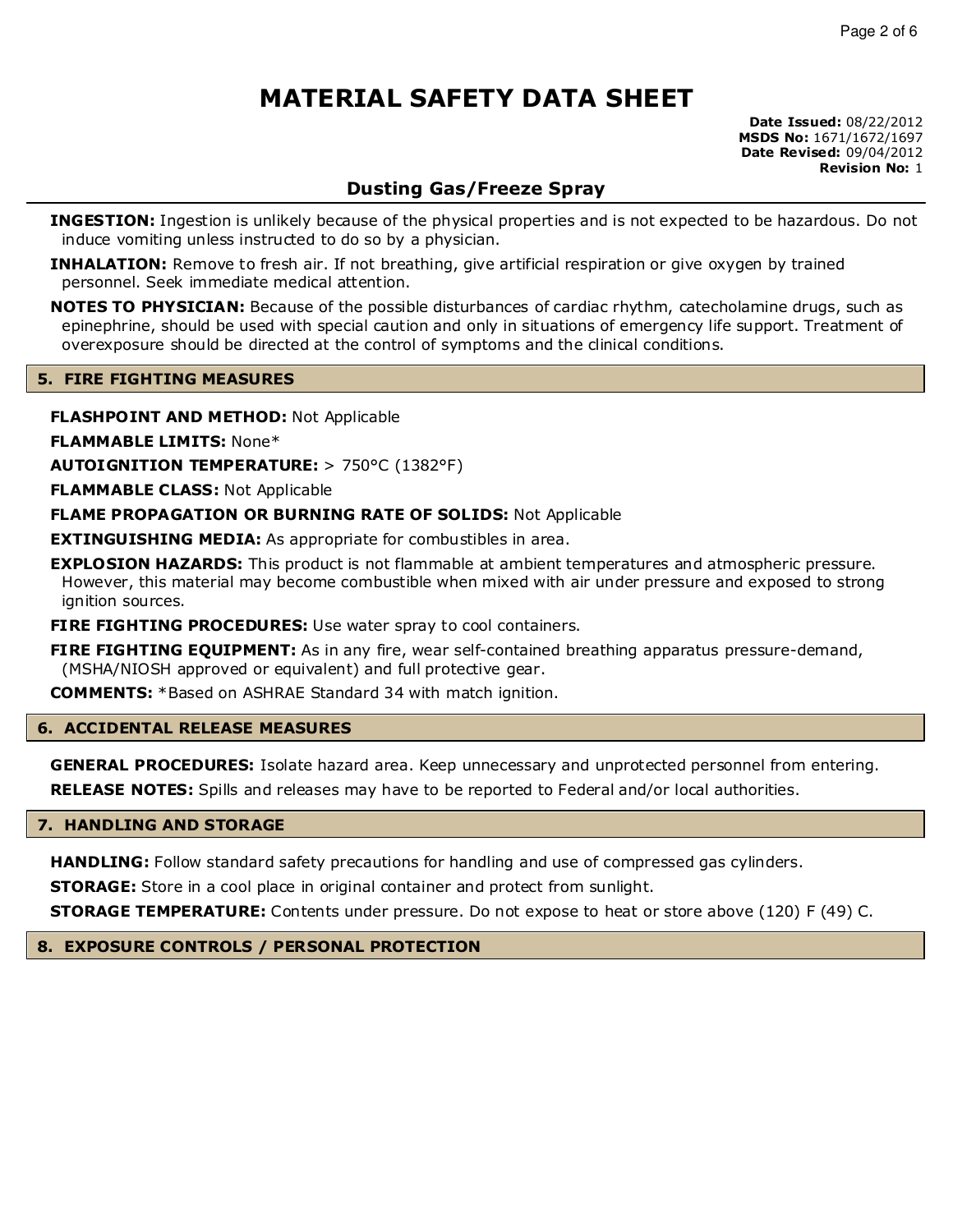### **Dusting Gas/Freeze Spray**

# **EXPOSURE GUIDELINES OSHA HAZARDOUS COMPONENTS (29 CFR1910.1200) EXPOSURE LIMITS OSHA PEL ACGIH TLV SupplierOEL Chemical Name ppm mg/m<sup>3</sup> ppm mg/m<sup>3</sup> ppm mg/m<sup>3</sup>** 1,1,1,2-Tetrafluoroethane **TWA** NE NE NE 1,000 ppm [1]  $[1]$ **OSHA TABLE COMMENTS: 1**. \* (AEL)=Acceptable Exposure Limit as established by the manufacture

**ENGINEERING CONTROLS:** Local exhaust ventilation may be necessary to control any air contaminants to within their TLVs during the use of this product.

#### **PERSONAL PROTECTIVE EQUIPMENT**

**EYES AND FACE:** Wear safety glasses with side shields (or goggles) and a face shield.

**SKIN:** Skin contact with liquid may cause frostbite. General work clothing and gloves (leather) should provide adequate protection. If prolonged contact with the liquid or gas is anticipated, insulated gloves constructed of PVA, neoprene or butyl rubber should be used. Any contaminated clothing should be promptly removed and washed before reuse.

**RESPIRATORY:** A respiratory protection program that meets OSHA 1910.134 and ANSI Z88.2 requirements must be followed whenever workplace conditions warrant a respirator's use.

### **9. PHYSICAL AND CHEMICAL PROPERTIES**

| Chemical Name             | <b>Boiling</b><br><b>Point</b><br>(°C) | Freezing $ $<br><b>Point</b><br>(°C) | Solubility in Specific<br>Water | Gravity |
|---------------------------|----------------------------------------|--------------------------------------|---------------------------------|---------|
| 1,1,1,2-Tetrafluoroethane | $-26.4$                                | $-101$                               | NEGLIGIBLE                      | 1.21    |
| PIIVCTCHI CTAETATE.       |                                        |                                      |                                 |         |

**PHYSICAL STATE:** Gas

**ODOR:** Faint ethereal odor

**pH:** Neutral

**PERCENT VOLATILE:** 100 at 20°C (68°F)

**VAPOR PRESSURE:** 85.8 psi at 21.1°C (70°F)

**VAPOR DENSITY:** 3.5 (Air=1)

**BOILING POINT:** -26.2°C (-15.1°F)

**FREEZING POINT:** -101°C (-149.8°F)

**FLASHPOINT AND METHOD:** Not Applicable

**SOLUBILITY IN WATER:** Negligible

**EVAPORATION RATE:** > 1 (CCL4=1)

**SPECIFIC GRAVITY:** 1.220 (water=1) at 20°C (68°F)

**10. STABILITY AND REACTIVITY**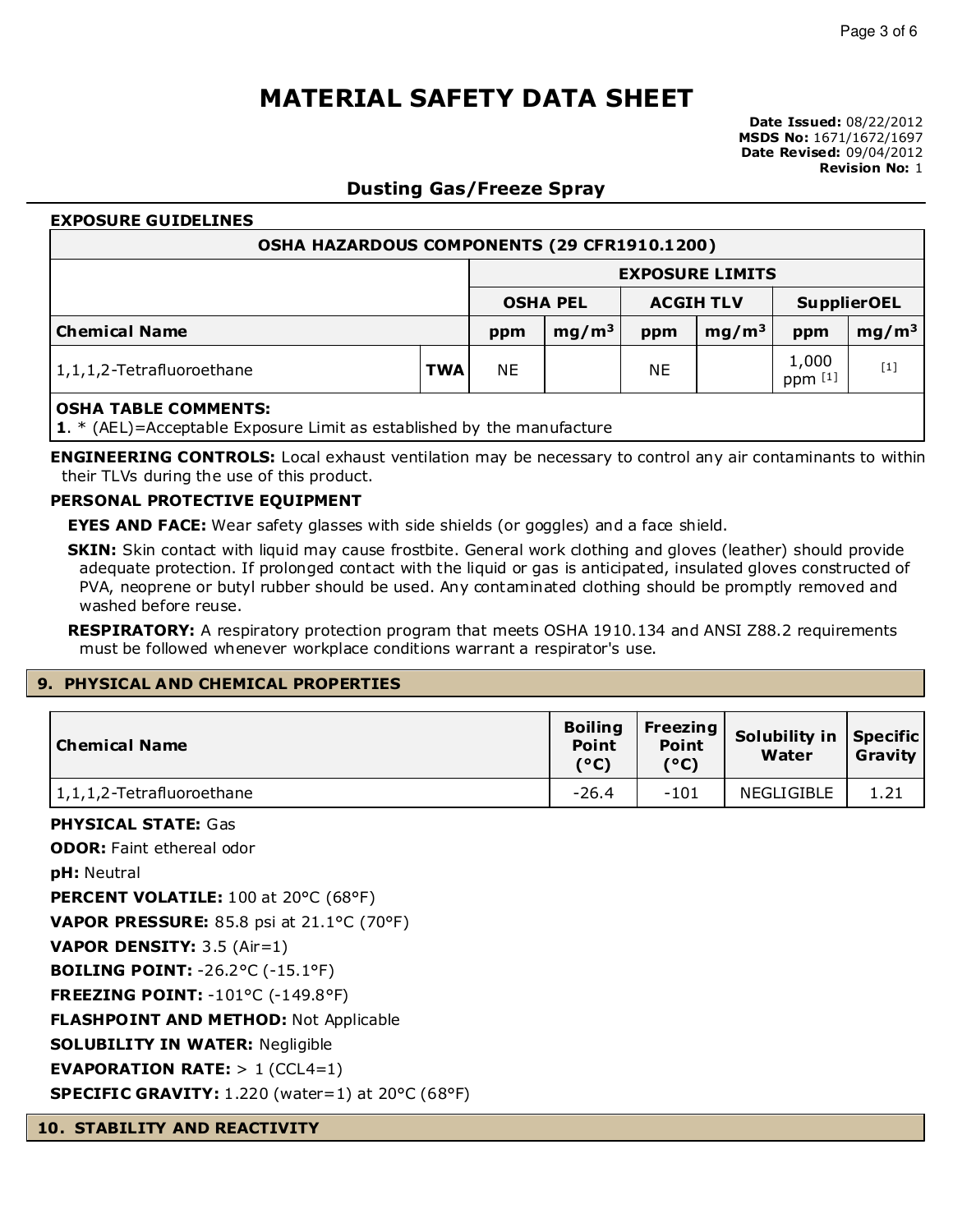**Date Issued:** 08/22/2012 **MSDS No:** 1671/1672/1697 **Date Revised:** 09/04/2012 **Revision No:** 1

### **Dusting Gas/Freeze Spray**

**STABLE:** Yes

**HAZARDOUS POLYMERIZATION:** No

**STABILITY:** Stable.

**POLYMERIZATION:** Will not occur.

**CONDITIONS TO AVOID:** Stable. However, may decompose if heated.

**HAZARDOUS DECOMPOSITION PRODUCTS:** When exposed to high temperatures or flames this product may form hydrochloric and hydrofluoric acids - possibly carbonyl halides.

**INCOMPATIBLE MATERIALS:** Chemically active metals: potassium, calcium, powdered aluminum, magnesium and zinc.

#### **11. TOXICOLOGICAL INFORMATION**

#### **ACUTE**

| Chemical Name             | <b>INHALATION</b><br>$LC_{50}$ (rat) |  |
|---------------------------|--------------------------------------|--|
| 1,1,1,2-Tetrafluoroethane | $> 500000$ ppm                       |  |

**INHALATION**  $LC_{50}$ **: > 500000 ppm, 4-hour** 

**CHRONIC:** Chronic NOEL - 10,000 ppm

**SUBCHRONIC:** Subchronic inhalation (rat) NOEL - 50,000 ppm

#### **CARCINOGENICITY**

| <b>Chemical Name</b>         | <b>NTP</b>    | <b>IARC</b>   | <b>OSHA</b>   |
|------------------------------|---------------|---------------|---------------|
|                              | <b>Status</b> | <b>Status</b> | <b>Status</b> |
| 1, 1, 1, 2-Tetrafluoroethane | <b>NOT</b>    | <b>NOT</b>    | <b>NOT</b>    |
|                              | LISTED        | ISTED         | _ISTED        |

**SENSITIZATION:** Cardiac sensitization threshold (dog) 80,000 ppm. NOEL - 50,000 ppm.

**TERATOGENIC EFFECTS:** NOEL (rat and rabbit) - 40,000 ppm.

**MUTAGENICITY:** Collective data indicate non-mutagenic.

#### **12. ECOLOGICAL INFORMATION**

**ENVIRONMENTAL DATA:** Degradability (BOD): This material is a gas at room temperature; therefore, it is unlikely to remain in water.

**DISTRIBUTION:** Octanol Water Partition Coefficient: Log P=1.06

#### **13. DISPOSAL CONSIDERATIONS**

**GENERAL COMMENTS:** Dispose of in a manner consistent with federal, state, and local regulations.

#### **14. TRANSPORT INFORMATION**

### **DOT (DEPARTMENT OF TRANSPORTATION)**

**PROPER SHIPPING NAME:** CONSUMER COMMODITY, ORM-D, DOT-SP 15146 **PRIMARY HAZARD CLASS/DIVISION:** 9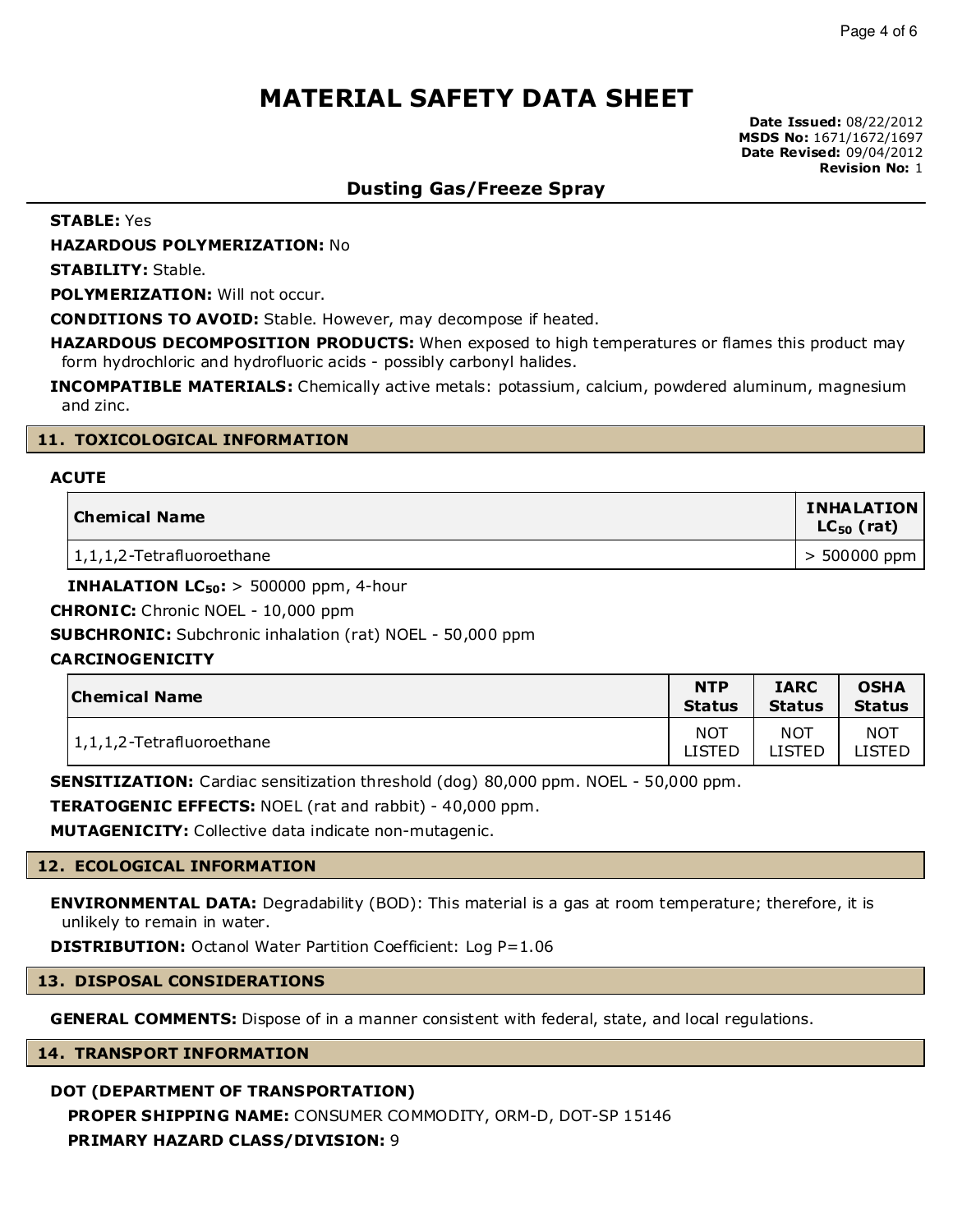**Date Issued:** 08/22/2012 **MSDS No:** 1671/1672/1697 **Date Revised:** 09/04/2012 **Revision No:** 1

### **Dusting Gas/Freeze Spray**

**UN/NA NUMBER:** N/A

**PACKING GROUP:** NA

**NAERG:** #12

**OTHER SHIPPING INFORMATION:** Must have a copy of DOT-SP 15146 with each shipment.

**SPECIAL SHIPPING NOTES:** Domestic Shipments Only. For International shipments use 1,1,1,2-

Tetrafluoroethane, UN3159, 2.2; Pkg. Instr. 200.; Authorization: DOT-SP 15146.; **NOTE:** Copy of the Exemption is required with all shipments.; HAZARD LABEL: Non-Flammable Gas.; ["LTD QTY of class 2" when <120mL (5 oz)]

**ROAD AND RAIL (ADR/RID)**

**KEMLER NUMBER:** UN3159

**HAZARD CLASS:** 2.2

**AIR (ICAO/IATA)**

**SHIPPING NAME:** CONSUMER COMMODITY, ORM-D-AIR, DOT-SP 15146

**UN/NA NUMBER:** ID8000

**PRIMARY HAZARD CLASS/DIVISION:** 9

**PACKING GROUP:** NA

**VESSEL (IMO/IMDG)**

**SHIPPING NAME:** 1,1,1,2-Tetrafluoroethane

**UN/NA NUMBER:** 3159

**PRIMARY HAZARD CLASS/DIVISION:** 2.2

**PACKING GROUP:** NA

**LIMITED QUANTITY:** 120mL

#### **15. REGULATORY INFORMATION**

#### **UNITED STATES**

#### **SARA TITLE III (SUPERFUND AMENDMENTS AND REAUTHORIZATION ACT)**

**311/312 HAZARD CATEGORIES:** IMMEDIATE / PRESSURE

**PRESSURE GENERATING:** Yes **ACUTE:** Yes

**313 REPORTABLE INGREDIENTS:** Not considered a SARA 313 "Toxic Chemical".

### **CERCLA (COMPREHENSIVE RESPONSE, COMPENSATION, AND LIABILITY ACT)**

**CERCLA REGULATORY:** Releases to air, land, or water which exceed the RQ must be reported to the National Response Center [(800)424-8802] and to your Local Emergency Planning Committee.

### **TSCA (TOXIC SUBSTANCE CONTROL ACT)**

| <b>Chemical Name</b>      | CAC<br>СМЭ |
|---------------------------|------------|
| 1,1,1,2-Tetrafluoroethane | 811-97-2   |

**TSCA REGULATORY:** This product is listed on the TSCA Inventory.

### **CLEAN AIR ACT**